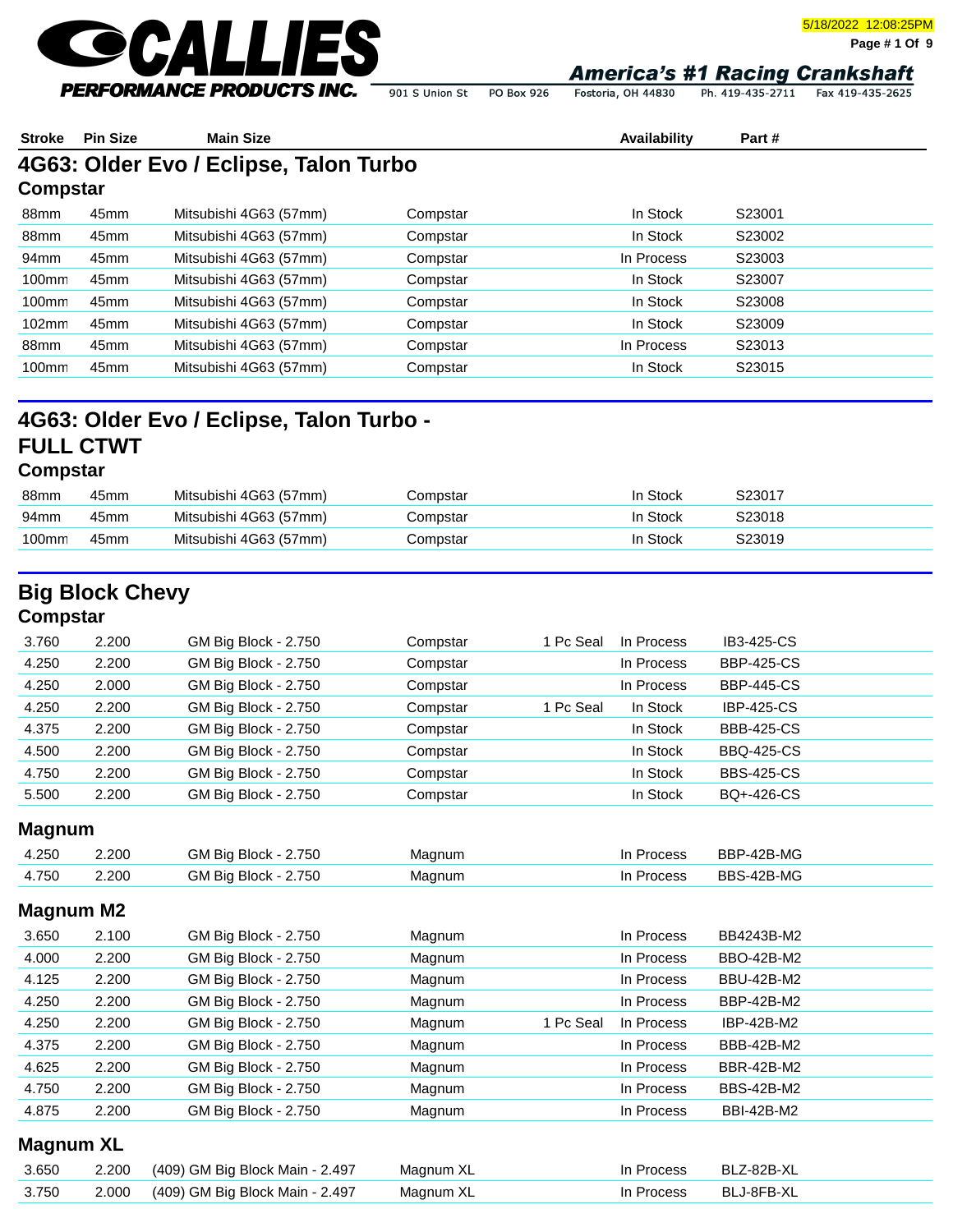

**Page # 2 Of 9**

| <b>Stroke</b>            | <b>Pin Size</b>              | <b>Main Size</b>                                          |                         | Availability | Part#             |  |
|--------------------------|------------------------------|-----------------------------------------------------------|-------------------------|--------------|-------------------|--|
| 4.250                    | 2.200                        | GM Big Block - 2.750                                      | Magnum XL               | In Process   | BLP-42B-XL        |  |
|                          | <b>Stock Eliminator</b>      |                                                           |                         |              |                   |  |
| 3.779                    | 2.200                        | (409) GM Big Block Main - 2.497                           | <b>Stock Eliminator</b> | In Stock     | <b>BB1582B-SE</b> |  |
| 4.011                    | 2.200                        | GM Big Block - 2.750                                      | <b>Stock Eliminator</b> | In Stock     | <b>BB1642B-SE</b> |  |
| <b>Ultra Billet</b>      |                              |                                                           |                         |              |                   |  |
| 4.125                    | 2.200                        | GM Big Block - 2.750                                      | <b>Ultra Billet</b>     | In Process   | BBU-42@-UL        |  |
| 4.250                    | 2.200                        | GM Big Block - 2.750                                      | <b>Ultra Billet</b>     | In Process   | BBP-42@-UL        |  |
| 4.250                    | 2.197                        | BB Chevy Pro-Mod - 2.747                                  | <b>Ultra Billet</b>     | In Process   | BBP-PR@-UL        |  |
| 6.000                    | 2.200                        | GM Big Block - 2.750                                      | <b>Ultra Billet</b>     | In Stock     | B52342P-UL        |  |
| 6.000                    | 2.197                        | GM Big Block - 2.750                                      | <b>Ultra Billet</b>     | In Stock     | B5234R@-UL        |  |
| <b>Ultra Boost</b>       |                              |                                                           |                         |              |                   |  |
| 4.000                    | 2.197                        | BB Chevy Pro-Mod - 2.747                                  | <b>Ultra Boost</b>      | In Stock     | BQO-PR@-UB        |  |
| <b>Compstar</b>          | <b>Big Block Mopar</b>       |                                                           |                         |              |                   |  |
| 3.760                    | 2.374                        | Chrysler Hemi - 2.750                                     | Compstar                | In Stock     | GE3-65L-CS        |  |
| 4.150                    | 2.200                        | Chrysler Hemi - 2.750                                     | Compstar                | In Stock     | GE2-62L-CS        |  |
| 4.250                    | 2.200                        | Chrysler Hemi - 2.750                                     | Compstar                | In Process   | GEP-62L-CS        |  |
| 4.500                    | 2.200                        | Chrysler Hemi - 2.750                                     | Compstar                | In Stock     | GEQ-62L-CS        |  |
|                          | <b>Magnum Style Billet</b>   |                                                           |                         |              |                   |  |
| 4.500                    | 2.374                        | Chrysler Hemi - 2.750                                     | Magnum Style Billet     | In Stock     | FEQ-65@-MB        |  |
| <b>Compstar</b><br>3.960 | 2.100                        | <b>Chrysler Viper V-10</b><br>Chrysler V-10 Viper - 3.000 | Compstar                | In Stock     | KV3291H-CS        |  |
| <b>Duramax</b>           |                              |                                                           |                         |              |                   |  |
| Compstar                 |                              |                                                           |                         |              |                   |  |
| 3.898                    | 2.480                        | Duramax - 3.146                                           | Compstar                | In Stock     | D333M81-CS        |  |
|                          | <b>Magnum M2</b>             |                                                           |                         |              |                   |  |
| 3.898                    | 2.480                        | Duramax - 3.146                                           | Magnum                  | In Stock     | D333MU@-M2        |  |
| <b>Ultra Billet</b>      |                              |                                                           |                         |              |                   |  |
| 3.650                    | 2.480                        | Duramax - 3.146                                           | <b>Ultra Billet</b>     | In Stock     | D342MU@-UL        |  |
| 3.898                    | 2.374                        | Duramax - 3.146                                           | <b>Ultra Billet</b>     | In Stock     | D333M5@-UL        |  |
| Ford<br><b>Compstar</b>  |                              |                                                           |                         |              |                   |  |
| 3.250                    | 2.123                        |                                                           |                         | In Stock     |                   |  |
|                          |                              | 302 Ford - 2.249                                          | Compstar                |              | UJE-0BM-CS        |  |
|                          | <b>Ilmor Lanzante Billet</b> |                                                           |                         |              |                   |  |
| 2.868                    | 1.850                        | 302 Ford - 2.249                                          | Ilmor Lanzante Billet   | In Stock     | UJZ-0Q@-IL        |  |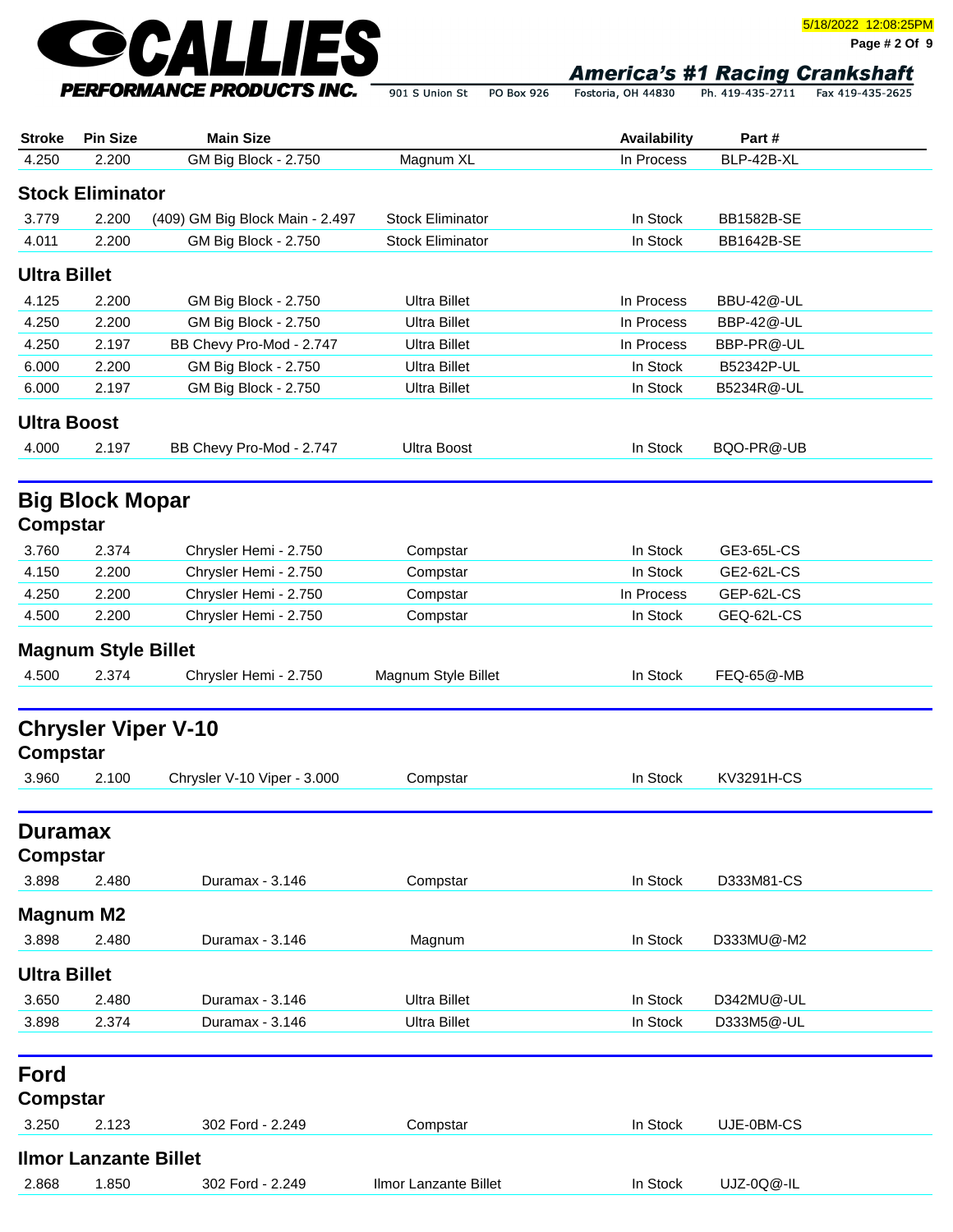

**Page # 3 Of 9**

Fostoria, OH 44830 Ph. 419-435-2711 Fax 419-435-2625 901 S Union St PO Box 926

| <b>Stroke</b>         | <b>Pin Size</b>            | <b>Main Size</b>   |                     | Availability | Part#      |  |
|-----------------------|----------------------------|--------------------|---------------------|--------------|------------|--|
| <b>Magnum</b>         |                            |                    |                     |              |            |  |
| 4.150                 | 2.200                      | Ford 460 - 3.000   | Magnum              | In Stock     | 992-H29-MG |  |
| 4.300                 | 2.200                      | Ford 460 - 3.000   | Magnum              | In Stock     | 994-H29-MG |  |
| 4.500                 | 2.200                      | Ford 460 - 3.000   | Magnum              | In Stock     | 99Q-H29-MG |  |
| 4.750                 | 2.200                      | Ford 460 - 3.000   | Magnum              | In Process   | 99S-H29-MG |  |
| <b>Magnum M2</b>      |                            |                    |                     |              |            |  |
| 2.870                 | 2.123                      | 302 Ford - 2.249   | Magnum              | In Stock     | UJ310BT-M2 |  |
| 3.750                 | 2.100                      | 351 Ford - 2.750   | Magnum              | In Stock     | EFJ-71T-M2 |  |
|                       | <b>Magnum Style Billet</b> |                    |                     |              |            |  |
| 3.625                 | 2.200                      | Ford 460 - 3.000   | Magnum Style Billet | In Stock     | 99H-H2K-MB |  |
| 4.150                 | 2.200                      | Ford 460 - 3.000   | Magnum Style Billet | In Stock     | 9G2-H2@-MB |  |
| 4.300                 | 2.200                      | Ford 460 - 3.000   | Magnum Style Billet | In Stock     | 9G4-H2@-MB |  |
| <b>Ultra Billet</b>   |                            |                    |                     |              |            |  |
| 4.375                 | 2.100                      | 351 Ford - 2.750   | <b>Ultra Billet</b> | In Stock     | EFB-71@-UL |  |
|                       |                            |                    |                     |              |            |  |
| <b>Ultra Boost</b>    |                            |                    |                     |              |            |  |
| 3.750                 | 2.100                      | 351 Ford - 2.750   | <b>Ultra Boost</b>  | In Stock     | EFJ-71@-UB |  |
| 4.100                 | 2.100                      | 351 Ford - 2.750   | <b>Ultra Boost</b>  | In Process   | EF&-71@-UB |  |
| Compstar              | <b>Ford 4 Cylinder</b>     |                    |                     |              |            |  |
| 81.4mn                | 44mm                       | Ford EcoBoost 48mm | Compstar            | In Process   | S24001     |  |
| 91.4mn                | 44mm                       | Ford EcoBoost 48mm | Compstar            | In Stock     | S24008     |  |
| Ford 4.6L<br>Compstar |                            |                    |                     |              |            |  |
| 89.9mn                | 53mm                       | Ford Modular       | Compstar            | In Process   | S24014     |  |
| 95.25m                | 50.8mm                     | Ford Modular       | Compstar            | In Process   | S24015     |  |
| 96.52m                | 50.8mm                     | Ford Modular       | Compstar            | In Stock     | S24016     |  |
| <b>Compstar</b>       | <b>Ford 6 Cylinder</b>     |                    |                     |              |            |  |
| 86.7mn                | 56mm                       | Eco Boost 3.5      | Compstar            | In Stock     | S24002     |  |
| 91.44m                | 56mm                       | Eco Boost 3.5      | Compstar            | In Stock     | S24007     |  |
| Compstar              | <b>Ford Coyote</b>         |                    |                     |              |            |  |
| 3.650                 | 2.086                      | Ford - 2.657       | Compstar            | In Stock     | 2242BTL-CS |  |
| 3.800                 | 2.100                      | Ford - 2.657       | Compstar            | In Process   | 22K-B1L-CS |  |
| 3.800                 | 2.000                      | Ford - 2.657       | Compstar            | In Stock     | 22K-B4L-CS |  |

3.900 1.888 Ford - 2.657 Compstar Compstand In Stock 22C-B9L-CS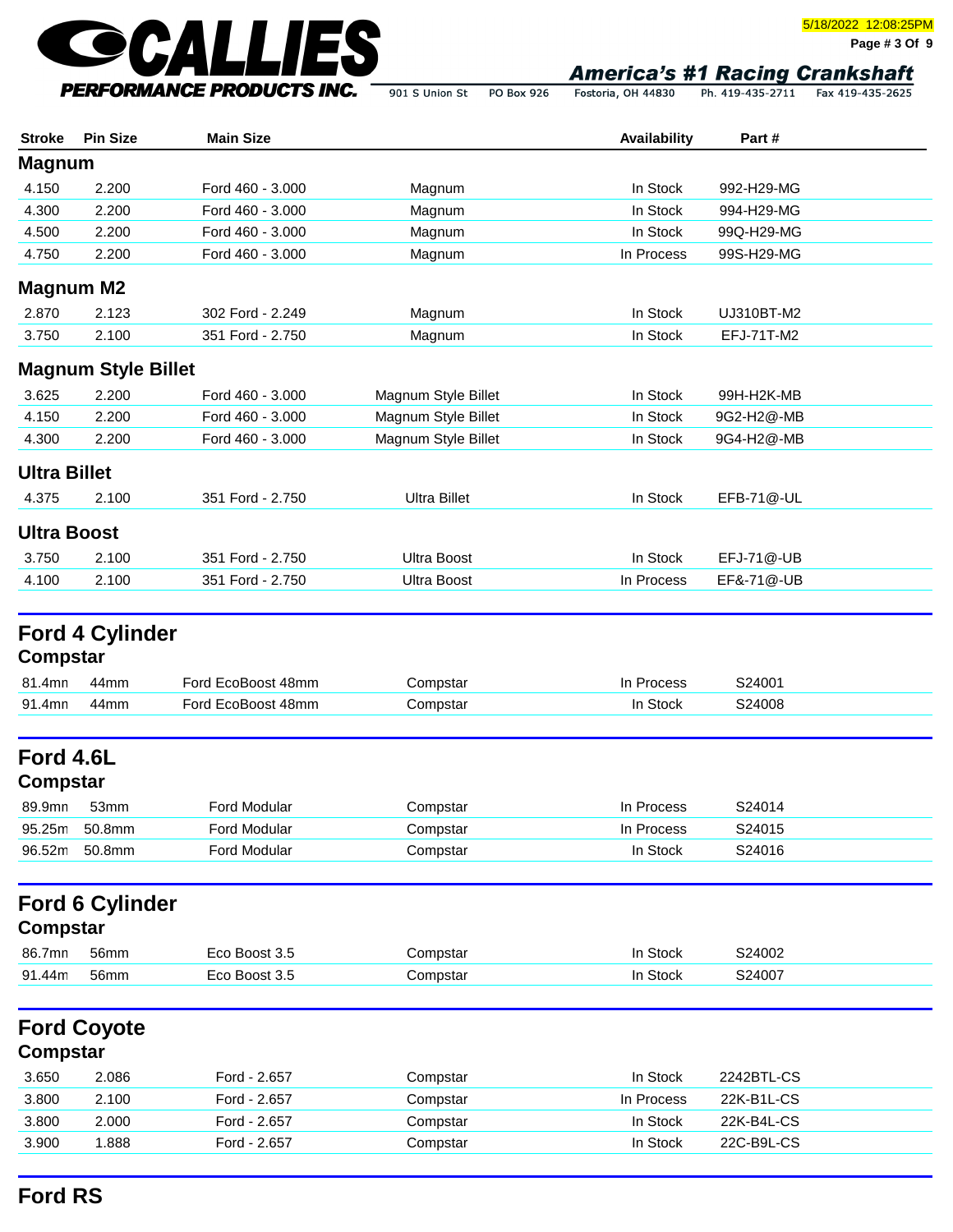

**Page # 4 Of 9**

Fostoria, OH 44830 Ph. 419-435-2711 Fax 419-435-2625 901 S Union St PO Box 926

| <b>Stroke</b> | <b>Pin Size</b>     | <b>Main Size</b>                    |                              | Availability | Part #            |  |
|---------------|---------------------|-------------------------------------|------------------------------|--------------|-------------------|--|
|               |                     | <b>Ford Modified 2-Full Lighten</b> |                              |              |                   |  |
| 3.701         | 2.086               | Ford - 2.657                        | Ford Modified 2-Full Lighten | In Stock     | QH47BTO-F2        |  |
|               |                     |                                     |                              |              |                   |  |
|               | Honda B18           |                                     |                              |              |                   |  |
| Compstar      |                     |                                     |                              |              |                   |  |
| 92mm          | 45mm                | Honda                               | Compstar                     | In Stock     | S22001            |  |
| 87.2mn        | 45mm                | Honda                               | Compstar                     | In Process   | S22008            |  |
| 89mm          | 45mm                | Honda                               | Compstar                     | In Process   | S22009            |  |
| Honda F       |                     |                                     |                              |              |                   |  |
| Compstar      |                     |                                     |                              |              |                   |  |
| 84mm          | 48mm                | Honda                               | Compstar                     | In Process   | S22007            |  |
| 90.7mn        | 48mm                | Honda                               | Compstar                     | In Process   | S22010            |  |
|               |                     |                                     |                              |              |                   |  |
|               | Honda K20           |                                     |                              |              |                   |  |
| Compstar      |                     |                                     |                              |              |                   |  |
| 90.7mn        | 45mm                | Honda                               | Compstar                     | In Process   | S22003            |  |
| 106mm         | 45mm                | Honda                               | Compstar                     | In Process   | S22005            |  |
| 102mm         | 45mm                | Honda                               | Compstar                     | In Process   | S22006            |  |
| <b>LSX</b>    |                     |                                     |                              |              |                   |  |
| Compstar      |                     |                                     |                              |              |                   |  |
| 3.625         | 2.100               | LS-1 GM Small Block - 2.559         | Compstar                     | In Stock     | 5UH-31Q-CS        |  |
| 3.625         | 2.100               | LS-1 GM Small Block - 2.559         | Compstar                     | In Stock     | <b>APH-317-CS</b> |  |
| 3.625         | 2.100               | LS-1 GM Small Block - 2.559         | Compstar                     | In Process   | APH-31Q-CS        |  |
| 3.625         | 2.100               | LS-1 GM Small Block - 2.559         | Compstar                     | In Process   | AWH-31Q-CS        |  |
| 3.750         | 2.100               | LS-1 GM Small Block - 2.559         | Compstar                     | In Stock     | 5TJ-31Q-CS        |  |
| 3.750         | 2.100               | LS-1 GM Small Block - 2.559         | Compstar                     | In Process   | 5UJ-31Q-CS        |  |
| 3.900         | 2.100               | LS-1 GM Small Block - 2.559         | Compstar                     | In Stock     | APC-31Q-CS        |  |
| 4.000         | 2.100               | LS-1 GM Small Block - 2.559         | Compstar                     | In Stock     | 5UO-31Q-CS        |  |
| 4.000         | 2.100               | LS-1 GM Small Block - 2.559         | Compstar                     | In Process   | APO-31Q-CS        |  |
| 4.100         | 2.100               | LS-1 GM Small Block - 2.559         | Compstar                     | In Process   | AP&-31Q-CS        |  |
| 4.250         | 2.100               | LS-1 GM Small Block - 2.559         | Compstar                     | In Process   | APP-317-CS        |  |
|               | <b>DragonSlayer</b> |                                     |                              |              |                   |  |
| 3.900         | 2.000               | LS-1 GM Small Block - 2.559         | DragonSlayer                 | In Stock     | APC-34T-DS        |  |
| 4.000         | 2.000               | LS-1 GM Small Block - 2.559         | DragonSlayer                 | In Stock     | APO-34T-DS        |  |
| 4.000         | 2.100               | LS-1 GM Small Block - 2.559         | DragonSlayer                 | In Stock     | AUO-31T-DS        |  |
| Magnum        |                     |                                     |                              |              |                   |  |
|               |                     |                                     |                              |              |                   |  |

| 3.625 | 2.100 | LS-1 GM Small Block - 2.559 | Magnum | In Stock<br>5PH-31W-MG |
|-------|-------|-----------------------------|--------|------------------------|
| 3.625 | 2.100 | LS-1 GM Small Block - 2.559 | Magnum | 5ZH-31T-MG<br>In Stock |
| 3.750 | 2.100 | LS-1 GM Small Block - 2.559 | Magnum | In Stock<br>4WJ-31W-MG |
| 3.750 | 2.100 | LS-1 GM Small Block - 2.559 | Magnum | In Stock<br>AWJ-31W-MG |
| 3.900 | 2.200 | LS-1 GM Small Block - 2.559 | Magnum | In Stock<br>APC-3XT-MG |
| 4.000 | 2.100 | 351 Ford - 2.750            | Magnum | In Stock<br>APO-71T-MG |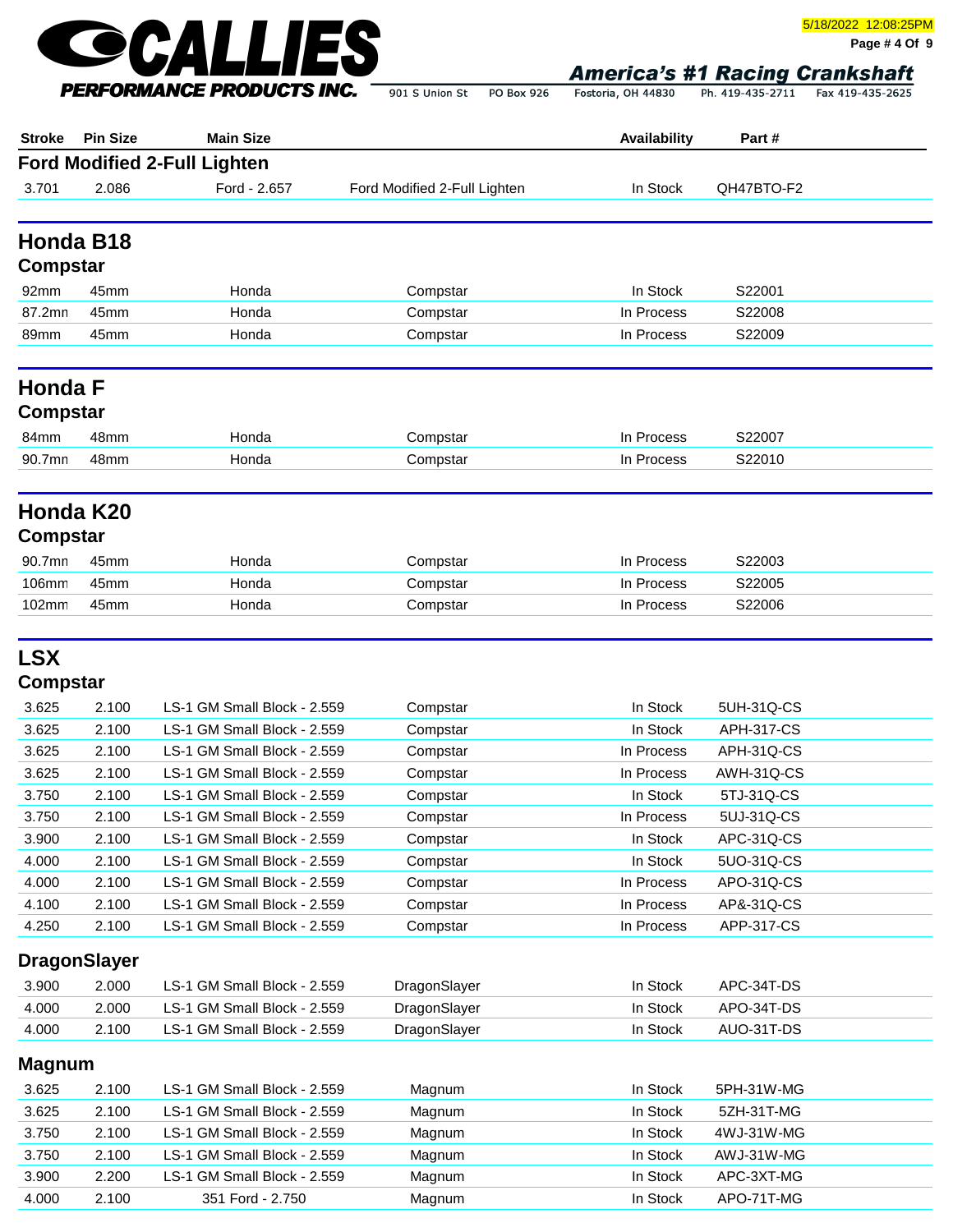

**Page # 5 Of 9**

901 S Union St PO Box 926

Fostoria, OH 44830 Ph. 419-435-2711 Fax 419-435-2625

| <b>Stroke</b>       | <b>Pin Size</b>  | <b>Main Size</b>            |                     | Availability | Part#      |  |
|---------------------|------------------|-----------------------------|---------------------|--------------|------------|--|
| 4.125               | 2.000            | LS-1 GM Small Block - 2.559 | Magnum              | In Stock     | 5UU-34T-MG |  |
| 4.250               | 2.100            | LS-1 GM Small Block - 2.559 | Magnum              | In Stock     | APP-31T-MG |  |
| 4.250               | 2.100            | LS-1 GM Small Block - 2.559 | Magnum              | In Process   | APP-31W-MG |  |
| 4.250               | 2.000            | LS-1 GM Small Block - 2.559 | Magnum              | In Stock     | APP-34T-MG |  |
| 4.250               | 2.200            | 351 Ford - 2.750            | Magnum              | In Process   | APP-7XT-MG |  |
| 4.250               | 2.100            | LS-1 GM Small Block - 2.559 | Magnum              | In Stock     | AWP-31W-MG |  |
| 4.350               | 2.100            | LS-1 GM Small Block - 2.559 | Magnum              | In Stock     | AW4831T-MG |  |
| <b>Magnum M2</b>    |                  |                             |                     |              |            |  |
| 3.625               | 2.100            | LS-1 GM Small Block - 2.559 | Magnum              | In Stock     | 5TH-31T-M2 |  |
| 3.625               | 2.100            | LS-1 GM Small Block - 2.559 | Magnum              | In Stock     | 5TH-31W-M2 |  |
| 3.625               | 2.100            | LS-1 GM Small Block - 2.559 | Magnum              | In Stock     | 5UH-31W-M2 |  |
| 3.625               | 2.000            | LS-1 GM Small Block - 2.559 | Magnum              | In Stock     | 5UH-34W-M2 |  |
| 3.625               | 2.100            | LS-1 GM Small Block - 2.559 | Magnum              | In Stock     | APH-31W-M2 |  |
| 3.625               | 2.100            | LS-1 GM Small Block - 2.559 | Magnum              | In Stock     | AUH-31W-M2 |  |
| 3.750               | 2.100            | LS-1 GM Small Block - 2.559 | Magnum              | In Stock     | 5TJ-31W-M2 |  |
| 3.750               | 2.100            | LS-1 GM Small Block - 2.559 | Magnum              | In Stock     | 5UJ-31W-M2 |  |
| 3.750               | 2.100            | LS-1 GM Small Block - 2.559 | Magnum              | In Process   | ATJ-31W-M2 |  |
| 3.750               | 2.100            | LS-1 GM Small Block - 2.559 | Magnum              | In Stock     | AUJ-31W-M2 |  |
| 4.000               | 2.100            | LS-1 GM Small Block - 2.559 | Magnum              | In Stock     | 5PO-31W-M2 |  |
| 4.013               | 2.100            | LS-1 GM Small Block - 2.559 | Magnum              | In Stock     | AP2831W-M2 |  |
| 4.100               | 2.100            | LS-1 GM Small Block - 2.559 | Magnum              | In Stock     | AU&-31W-M2 |  |
| 4.100               | 2.100            | LS-1 GM Small Block - 2.559 | Magnum              | In Process   | AW&-31W-M2 |  |
| 4.250               | 2.100            | LS-1 GM Small Block - 2.559 | Magnum              | In Stock     | AUP-31T-M2 |  |
|                     |                  |                             |                     |              |            |  |
| <b>Magnum XL</b>    |                  |                             |                     |              |            |  |
| 4.010               | 2.100            | LS-1 GM Small Block - 2.559 | Magnum XL           | In Stock     | APZ-31W-XL |  |
| <b>Ultra Billet</b> |                  |                             |                     |              |            |  |
| 3.780               | 2.100            | LS-1 GM Small Block - 2.559 | <b>Ultra Billet</b> | In Stock     | AP4431@-UL |  |
| 4.600               | 2.100            | LS-1 GM Small Block - 2.559 | <b>Ultra Billet</b> | In Stock     | AP4531@-UL |  |
| 4.625               | 2.100            | 351 Ford - 2.750            | <b>Ultra Billet</b> | In Process   | APR-71@-UL |  |
| <b>Ultra Boost</b>  |                  |                             |                     |              |            |  |
| 3.750               | 2.100            | LS-1 GM Small Block - 2.559 | <b>Ultra Boost</b>  | In Stock     | AWJ-31@-UB |  |
| 4.250               | 2.000            | LS-1 GM Small Block - 2.559 | <b>Ultra Boost</b>  | In Process   | APP-34@-UB |  |
| 4.500               | 2.100            | LS-1 GM Small Block - 2.559 | <b>Ultra Boost</b>  | In Process   | APQ-31@-UB |  |
|                     |                  |                             |                     |              |            |  |
| <b>Ultra Dirt</b>   |                  |                             |                     |              |            |  |
| 3.600               | 1.888            | LS-1 GM Small Block - 2.559 | <b>Ultra Dirt</b>   | In Process   | AP2239W-UD |  |
|                     |                  |                             |                     |              |            |  |
|                     | Mitsubishi 4B11T |                             |                     |              |            |  |
| Compstar            |                  |                             |                     |              |            |  |
| 94mm                | 52mm             | Evo X Mitsubishi 4B11T      | Compstar            | In Process   | S23004     |  |
| 96mm                | 52mm             | Evo X Mitsubishi 4B11T      | Compstar            | In Stock     | S23005     |  |
| 98mm                | 52mm             | Evo X Mitsubishi 4B11T      | Compstar            | In Stock     | S23006     |  |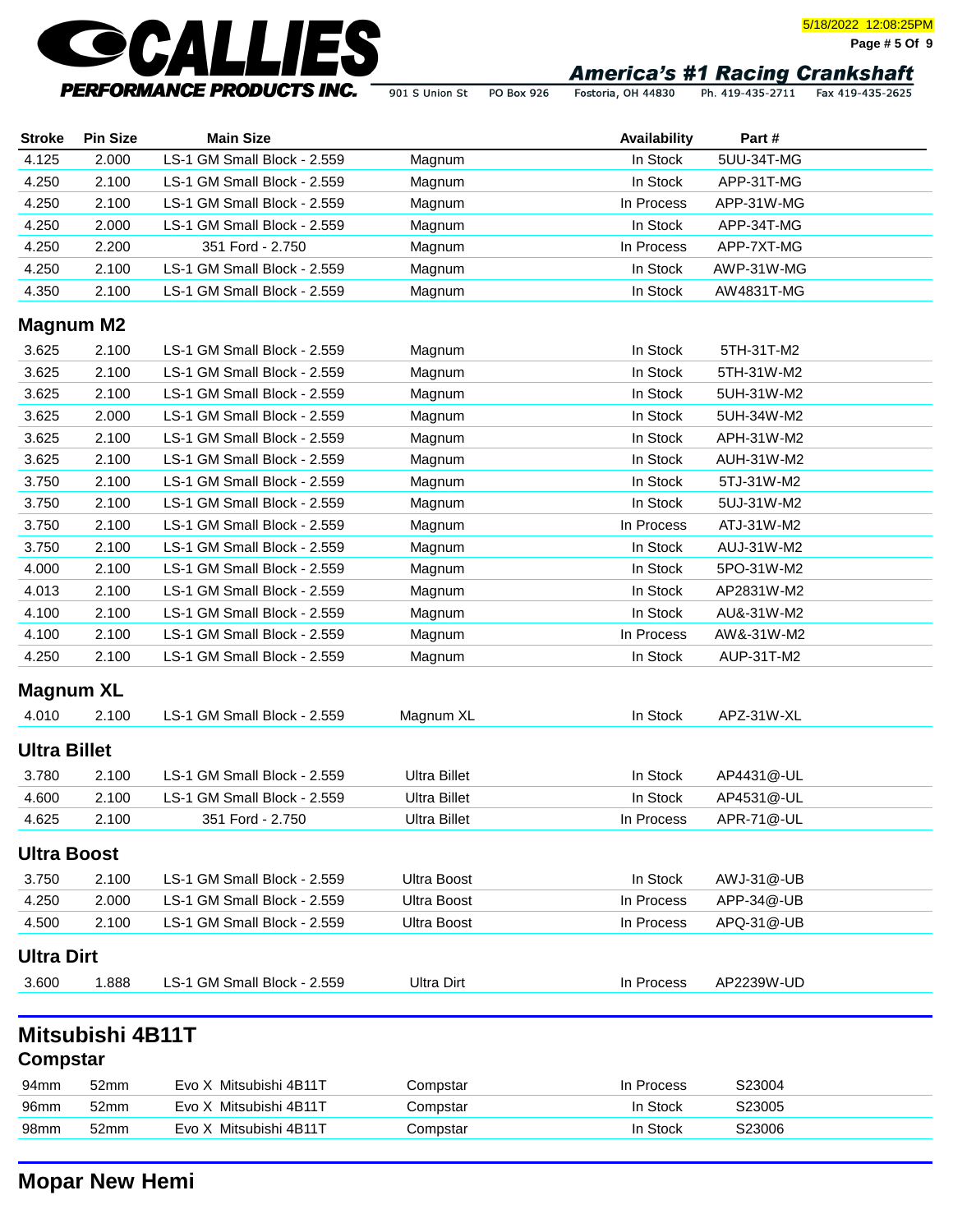

**Page # 6 Of 9**

Fostoria, OH 44830 Ph. 419-435-2711 Fax 419-435-2625 901 S Union St PO Box 926

| <b>Stroke</b>       | <b>Pin Size</b>       | <b>Main Size</b>            |                                  | Availability | Part#      |  |
|---------------------|-----------------------|-----------------------------|----------------------------------|--------------|------------|--|
| <b>Compstar</b>     |                       |                             |                                  |              |            |  |
| 3.800               | 2.100                 | Mopar New Hemi - 2.559      | Compstar                         | In Stock     | YYK-E18-CS |  |
| 3.800               | 2.100                 | Mopar New Hemi - 2.559      | Compstar                         | In Process   | YYK-E1Q-CS |  |
| 4.000               | 2.100                 | Mopar New Hemi - 2.559      | Compstar                         | In Stock     | YYO-E18-CS |  |
| 4.000               | 2.100                 | Mopar New Hemi - 2.559      | Compstar                         | In Stock     | YYO-E1Q-CS |  |
| 4.050               | 2.100                 | Mopar New Hemi - 2.559      | Compstar                         | In Process   | YY*-E1Q-CS |  |
| <b>Ultra Billet</b> |                       |                             |                                  |              |            |  |
| 3.500               | 2.000                 | Mopar New Hemi - 2.559      | <b>Ultra Billet</b>              | In Process   | YYG-E4@-UL |  |
| <b>Ultra Boost</b>  |                       |                             |                                  |              |            |  |
| 3.750               | 2.100                 | Mopar New Hemi - 2.559      | <b>Ultra Boost</b>               | In Process   | YYJ-E1@-UB |  |
| 4.400               | 2.100                 | Mopar New Hemi - 2.559      | <b>Ultra Boost</b>               | In Stock     | YY59E1@-UB |  |
|                     | <b>Mopar Top Fuel</b> |                             |                                  |              |            |  |
| <b>Top Fuel</b>     |                       |                             |                                  |              |            |  |
| 4.375               | 2.374                 | Top Fuel w/.150 rad - 2.750 | <b>Top Fuel</b>                  | In Process   | FNB-UY2-TF |  |
| 4.500               | 2.374                 | Top Fuel w/.150 rad - 3.000 | <b>Top Fuel</b>                  | In Stock     | FNQ-T7P-TF |  |
| 4.500               | 2.374                 | Top Fuel w/.150 rad - 3.000 | Top Fuel                         | In Stock     | FNQ-TYP-TF |  |
| 4.500               | 2.374                 | Top Fuel w/.150 rad - 2.750 | Top Fuel                         | In Process   | FNQ-UY2-TF |  |
| 4.500               | 2.374                 | Top Fuel w/.150 rad - 2.750 | <b>Top Fuel</b>                  | In Process   | FNQ-UYZ-TF |  |
| 4.750               | 2.374                 | Top Fuel w/.150 rad - 2.750 | Top Fuel                         | In Process   | FNS-UY2-TF |  |
| <b>Ultra Billet</b> |                       |                             |                                  |              |            |  |
| 4.150               | 2.374                 | Top Fuel w/.150 rad - 2.750 | <b>Ultra Billet</b>              | In Stock     | F62-UYP-UL |  |
|                     | <b>Navistar DT466</b> |                             |                                  |              |            |  |
| <b>Ultra Boost</b>  |                       |                             |                                  |              |            |  |
|                     | 135.89 76.12mm        | Navistar                    | <b>Ultra Boost</b>               | In Process   | S30000     |  |
|                     |                       |                             |                                  |              |            |  |
| <b>Nissan</b>       |                       |                             |                                  |              |            |  |
| <b>Compstar</b>     |                       |                             |                                  |              |            |  |
| 83mm                | 49.9mm                | Nissan 62.9mm               | Compstar                         | In Stock     | S25002     |  |
|                     | <b>Nissan GTR</b>     |                             |                                  |              |            |  |
| <b>Ultra Billet</b> |                       |                             |                                  |              |            |  |
| 3.480               | 2.200                 | Nissan GTR - 2.558          | <b>Ultra Billet</b>              | In Stock     | VIF-NI@-UL |  |
| 3.874               | 2.200                 | Nissan GTR - 2.558          | <b>Ultra Billet</b>              | In Stock     | VI50NI@-UL |  |
|                     | Nissan RB26           |                             |                                  |              |            |  |
| <b>Compstar</b>     |                       |                             |                                  |              |            |  |
|                     | 48mm                  | Nissan 54.9mm               |                                  | In Stock     | S25001     |  |
| 77.7mn              | 48mm                  | Nissan 54.9mm               |                                  | In Process   | S25004     |  |
|                     | 48mm                  | Nissan 54.9mm               |                                  |              |            |  |
| 79mm<br>73.7mn      |                       |                             | Compstar<br>Compstar<br>Compstar | In Stock     | S25005     |  |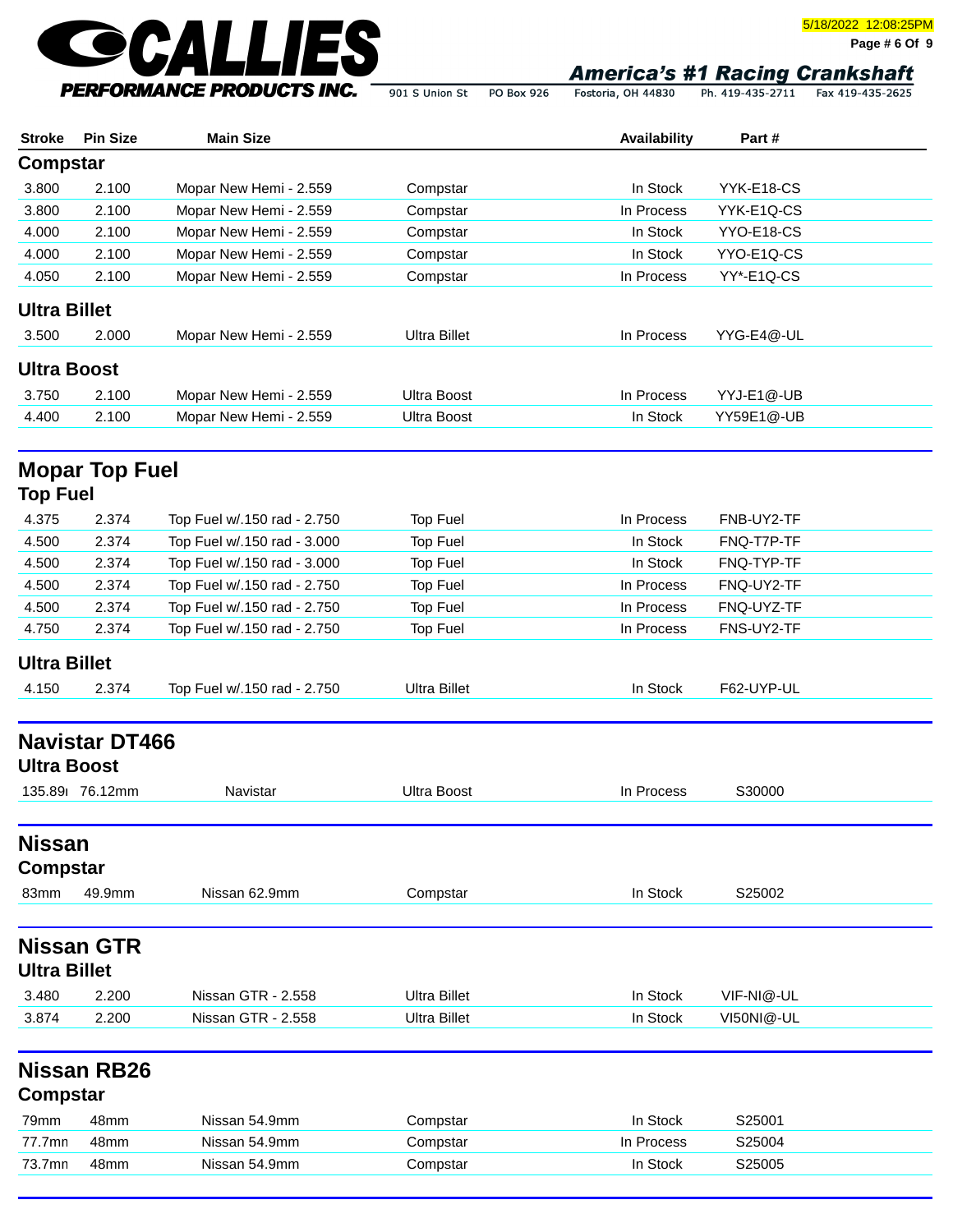

**Page # 7 Of 9**

Fostoria, OH 44830 Ph. 419-435-2711 Fax 419-435-2625

| <b>Stroke</b>       | <b>Pin Size</b>            | <b>Main Size</b>                                             |                                                   | Availability | Part #            |  |
|---------------------|----------------------------|--------------------------------------------------------------|---------------------------------------------------|--------------|-------------------|--|
|                     |                            | <b>Nissan RB26 Full Counterweight</b>                        |                                                   |              |                   |  |
| Compstar            |                            |                                                              |                                                   |              |                   |  |
| 73.7mn              | 48mm                       | Nissan 54.9mm                                                | Compstar                                          | In Stock     | S25006            |  |
| 77.7mn              | 48mm                       | Nissan 54.9mm                                                | Compstar                                          | In Process   | S25007            |  |
|                     |                            | <b>Nissan RB30 Full Counterweight</b>                        |                                                   |              |                   |  |
| Compstar            |                            |                                                              |                                                   |              |                   |  |
| 90 <sub>mm</sub>    | 49.9mm                     | Nissan 54.9mm                                                | Compstar                                          | In Process   | S25011            |  |
|                     |                            |                                                              |                                                   |              |                   |  |
| <b>Ultra Billet</b> | <b>Noonan Pro Mod</b>      |                                                              |                                                   |              |                   |  |
| 4.500               | 2.374                      | BB Chevy Pro-Mod - 2.747                                     | <b>Ultra Billet</b>                               | In Stock     | F1Q-P7@-UL        |  |
| Compstar            | <b>Small Block Chevy</b>   |                                                              |                                                   |              |                   |  |
| 3.750               | 2.100                      | (350) GM Small Block - 2.448                                 | Compstar                                          | In Stock     | <b>SAJ-113-CS</b> |  |
| 3.750               | 2.100                      | (400) GM Small Block - 2.648                                 | Compstar                                          | In Process   | <b>SAJ-213-CS</b> |  |
| 3.875               | 2.100                      | (350) GM Small Block - 2.448                                 | Compstar                                          | In Process   | <b>SAM-113-CS</b> |  |
| 3.875               | 2.100                      | (400) GM Small Block - 2.648                                 | Compstar                                          | In Process   | <b>SAM-213-CS</b> |  |
| 4.000               | 2.100                      | (350) GM Small Block - 2.448                                 | Compstar                                          | In Process   | <b>SAO-113-CS</b> |  |
| 4.000               | 2.100                      | (400) GM Small Block - 2.648                                 | Compstar                                          | In Process   | SAO-213-CS        |  |
|                     | <b>Compstar Comet</b>      |                                                              |                                                   |              |                   |  |
| 3.480               | 1.888                      | (350) GM Small Block - 2.448                                 | <b>Compstar Comet</b>                             | In Process   | <b>SAF-193-CC</b> |  |
| 3.750               | 2.000                      | (350) GM Small Block - 2.448                                 | <b>Compstar Comet</b>                             | In Stock     | <b>SAJ-143-CC</b> |  |
|                     | <b>Compstar Mid Weight</b> |                                                              |                                                   |              |                   |  |
| 3.480               | 2.100                      |                                                              |                                                   | In Stock     | <b>SAF-113-CM</b> |  |
| 3.480               | 2.000                      | (350) GM Small Block - 2.448<br>(350) GM Small Block - 2.448 | Compstar Mid Weight<br><b>Compstar Mid Weight</b> | In Process   | <b>SAF-143-CM</b> |  |
|                     |                            |                                                              |                                                   |              |                   |  |
|                     | <b>Compstar Race Saver</b> |                                                              |                                                   |              |                   |  |
| 3.480               | 2.100                      | (350) GM Small Block - 2.448                                 | <b>Compstar Race Saver</b>                        | In Process   | <b>SAF-113-CR</b> |  |
| <b>Magnum</b>       |                            |                                                              |                                                   |              |                   |  |
| 3.335               | 2.100                      | (350) GM Small Block - 2.448                                 | Magnum                                            | In Process   | SAX-11A-MG        |  |
| 3.625               | 2.000                      | (350) GM Small Block - 2.448                                 | Magnum                                            | In Process   | SAH-14A-MG        |  |
| 3.750               | 2.100                      | (350) GM Small Block - 2.448                                 | Magnum                                            | In Process   | SAJ-11A-MG        |  |
| 3.800               | 2.000                      | (350) GM Small Block - 2.448                                 | Magnum                                            | In Process   | SAK-14A-MG        |  |
| 3.800               | 2.100                      | (400) GM Small Block - 2.648                                 | Magnum                                            | In Process   | SAK-21A-MG        |  |
| 3.800               | 1.888                      | (400) GM Small Block - 2.648                                 | Magnum                                            | In Process   | SAK-29A-MG        |  |
| 3.875               | 2.100                      | (350) GM Small Block - 2.448                                 | Magnum                                            | In Process   | SAM-11A-MG        |  |
| 3.875               | 2.000                      | (350) GM Small Block - 2.448                                 | Magnum                                            | In Process   | SAM-14A-MG        |  |
| 3.875               | 1.888                      | (350) GM Small Block - 2.448                                 | Magnum                                            | In Process   | SAM-19A-MG        |  |
| 3.875               | 2.100                      | (400) GM Small Block - 2.648                                 | Magnum                                            | In Process   | SAM-21A-MG        |  |
| 3.875               | 2.000                      | (400) GM Small Block - 2.648                                 | Magnum                                            | In Stock     | SAM-24A-MG        |  |
| 4.000               | 2.100                      | (350) GM Small Block - 2.448                                 | Magnum                                            | In Process   | SAO-11A-MG        |  |
| 4.000               | 2.000                      | (350) GM Small Block - 2.448                                 | Magnum                                            | In Process   | SAO-14A-MG        |  |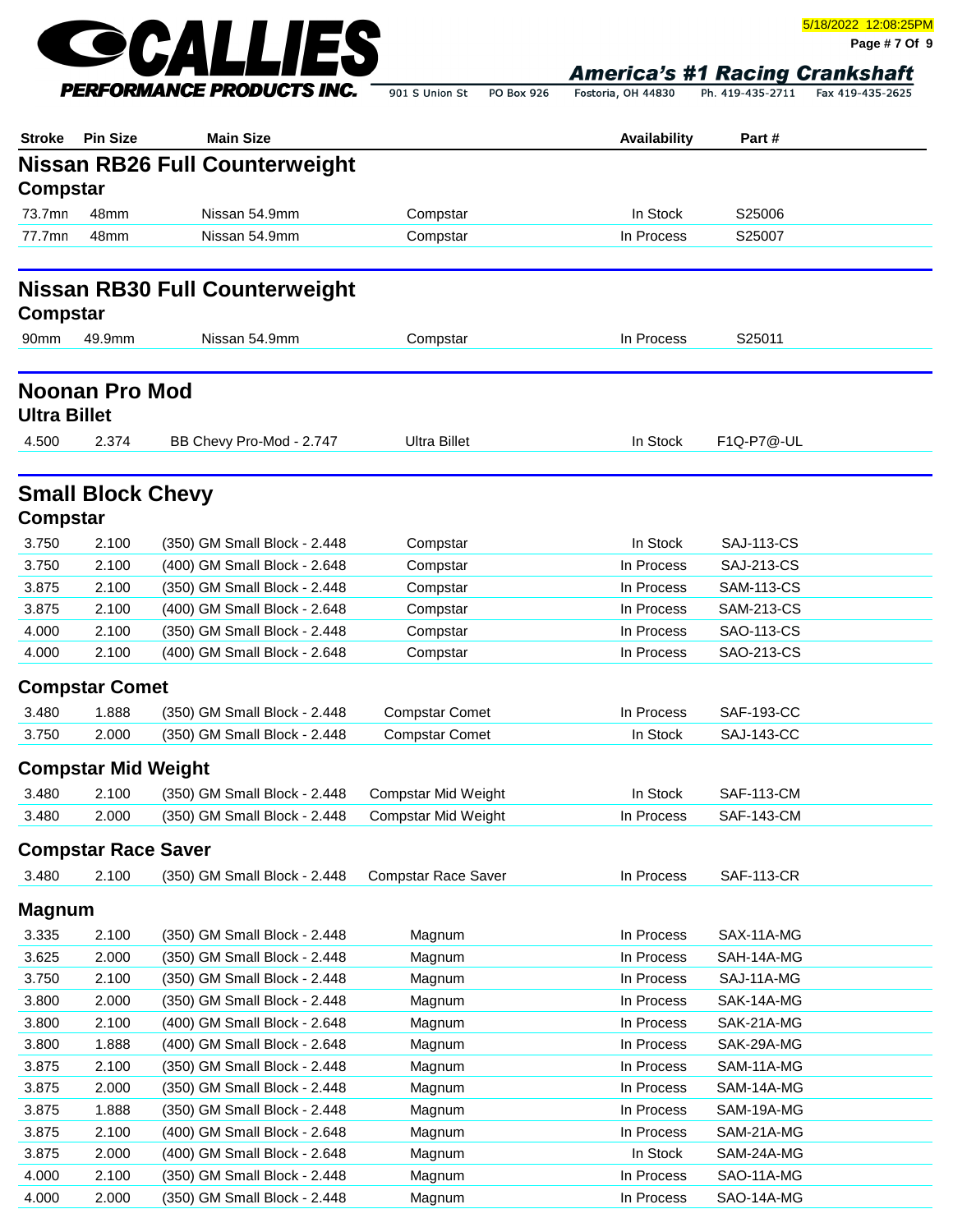

**Page # 8 Of 9**

901 S Union St PO Box 926

Fostoria, OH 44830 Ph. 419-435-2711 Fax 419-435-2625

| <b>Stroke</b>       | <b>Pin Size</b>            | <b>Main Size</b>                                      |                     |                 | Availability | Part#             |  |
|---------------------|----------------------------|-------------------------------------------------------|---------------------|-----------------|--------------|-------------------|--|
| 4.000               | 2.100                      | (400) GM Small Block - 2.648                          | Magnum              |                 | In Stock     | SAO-21A-MG        |  |
| 4.000               | 2.000                      | (400) GM Small Block - 2.648                          | Magnum              |                 | In Process   | SAO-24A-MG        |  |
| 4.000               | 2.100                      | (350) GM Small Block - 2.448                          | Magnum              | <b>BBC Post</b> | In Stock     | SMO-11A-MG        |  |
| 4.000               | 2.100                      | (400) GM Small Block - 2.648                          | Magnum              | <b>BBC Post</b> | In Process   | SMO-21A-MG        |  |
| 4.250               | 2.100                      | (350) GM Small Block - 2.448                          | Magnum              |                 | In Process   | SAP-11A-MG        |  |
| 4.250               | 2.100                      | (400) GM Small Block - 2.648                          | Magnum              |                 | In Process   | SAP-21A-MG        |  |
| 4.250               | 2.100                      | (400) GM Small Block - 2.648                          | Magnum              | <b>BBC Post</b> | In Stock     | SMP-21A-MG        |  |
| <b>Magnum M2</b>    |                            |                                                       |                     |                 |              |                   |  |
| 3.335               | 2.000                      | (350) GM Small Block - 2.448                          | Magnum              |                 | In Process   | SAX-14A-M2        |  |
| 3.335               | 1.888                      | (350) GM Small Block - 2.448                          | Magnum              |                 | In Process   | SAX-19A-M2        |  |
| 3.480               | 2.000                      | (350) GM Small Block - 2.448                          | Magnum              |                 | In Process   | SAF-14A-M2        |  |
| 3.480               | 1.888                      | (350) GM Small Block - 2.448                          | Magnum              |                 | In Process   | SAF-19A-M2        |  |
| 3.500               | 2.000                      | (350) GM Small Block - 2.448                          | Magnum              |                 | In Process   | SAG-14A-M2        |  |
| 3.500               | 1.888                      | (350) GM Small Block - 2.448                          | Magnum              |                 | In Stock     | SAG-19A-M2        |  |
| 3.750               | 2.100                      | (350) GM Small Block - 2.448                          | Magnum              |                 | In Process   | <b>SAJ-11A-M2</b> |  |
| 3.750               | 2.000                      | (350) GM Small Block - 2.448                          | Magnum              |                 | In Stock     | <b>SAJ-14A-M2</b> |  |
| 3.750               | 2.100                      | (400) GM Small Block - 2.648                          | Magnum              |                 | In Stock     | SAJ-21A-M2        |  |
| 3.750               | 2.100                      | (350) GM Small Block - 2.448                          | Magnum              | <b>BBC Post</b> | In Stock     | <b>SMJ-11A-M2</b> |  |
| 4.000               | 2.100                      | (400) GM Small Block - 2.648                          | Magnum              | <b>BBC Post</b> | In Process   | SMO-21A-M2        |  |
|                     | <b>Magnum Style Billet</b> |                                                       |                     |                 |              |                   |  |
| 4.000               | 1.888                      | (350) GM Small Block - 2.448                          | Magnum Style Billet |                 | In Stock     | S4O-19K-MB        |  |
| 4.500               | 2.100                      | (400) GM Small Block - 2.648                          | Magnum Style Billet | <b>BBC Post</b> | In Process   | SMQ-21@-MB        |  |
|                     |                            |                                                       |                     |                 |              |                   |  |
| Magnum XL           |                            |                                                       |                     |                 |              |                   |  |
| 3.480               | 1.850                      | (350) GM Small Block - 2.448                          | Magnum XL           |                 | In Stock     | SKF-1EA-XL        |  |
| 3.500               | 1.888                      | (350) GM Small Block - 2.448                          | Magnum XL           |                 | In Process   | SKG-19A-XL        |  |
| 3.865               | 2.100                      | (400) GM Small Block - 2.648                          | Magnum XL           |                 | In Process   | SKZ-21A-XL        |  |
|                     | <b>Magnum XL Billet</b>    |                                                       |                     |                 |              |                   |  |
| 3.875               | 1.888                      | (350) GM Small Block - 2.448                          | Magnum XL Billet    |                 | In Stock     | S4M-19@-XB        |  |
|                     |                            |                                                       |                     |                 |              |                   |  |
|                     |                            | Max/Lite (GM-SB Forging)                              |                     |                 |              |                   |  |
| 3.480               | 1.888                      | (350) GM Small Block - 2.448 Max/Lite (GM-SB Forging) |                     |                 | In Stock     | SAF-19D-ML        |  |
| 3.480               | 2.000                      | (283) GM Small Block - 2.298 Max/Lite (GM-SB Forging) |                     |                 | In Stock     | SAF-54D-ML        |  |
| <b>Ultra Billet</b> |                            |                                                       |                     |                 |              |                   |  |
| 4.000               | 1.888                      | (350) GM Small Block - 2.448                          | <b>Ultra Billet</b> |                 | In Process   | S4O-19K-UL        |  |
|                     |                            |                                                       |                     |                 |              |                   |  |
| Ultra Dirt          |                            |                                                       |                     |                 |              |                   |  |
|                     | 1.888                      | (350) GM Small Block - 2.448                          | <b>Ultra Dirt</b>   |                 | In Stock     | SKG19@-UD         |  |
| 3.335               | 2.000                      | (350) GM Small Block - 2.448                          | <b>Ultra Dirt</b>   |                 | In Process   | SAX-14A-UD        |  |
| 3.335               | 1.888                      | (350) GM Small Block - 2.448                          | <b>Ultra Dirt</b>   |                 | In Process   | SAX-19A-UD        |  |
| 3.480               | 1.888                      | (350) GM Small Block - 2.448                          | <b>Ultra Dirt</b>   |                 | In Process   | SAF-19A-UD        |  |
| 3.500               | 1.888                      | (350) GM Small Block - 2.448                          | <b>Ultra Dirt</b>   |                 | In Process   | SAG-19A-UD        |  |
| 3.800               | 1.888                      | (400) GM Small Block - 2.648                          | <b>Ultra Dirt</b>   |                 | In Process   | SAK-29A-UD        |  |
| 3.820               | 1.888                      | (350) GM Small Block - 2.448                          | Ultra Dirt          |                 | In Stock     | SA1319@-UD        |  |
| 3.875               | 2.000                      | (350) GM Small Block - 2.448                          | Ultra Dirt          | <b>BBC Post</b> | In Process   | SMM-14A-UD        |  |

4.000 2.000 (350) GM Small Block - 2.448 Ultra Dirt In Stock S4O-14@-UD